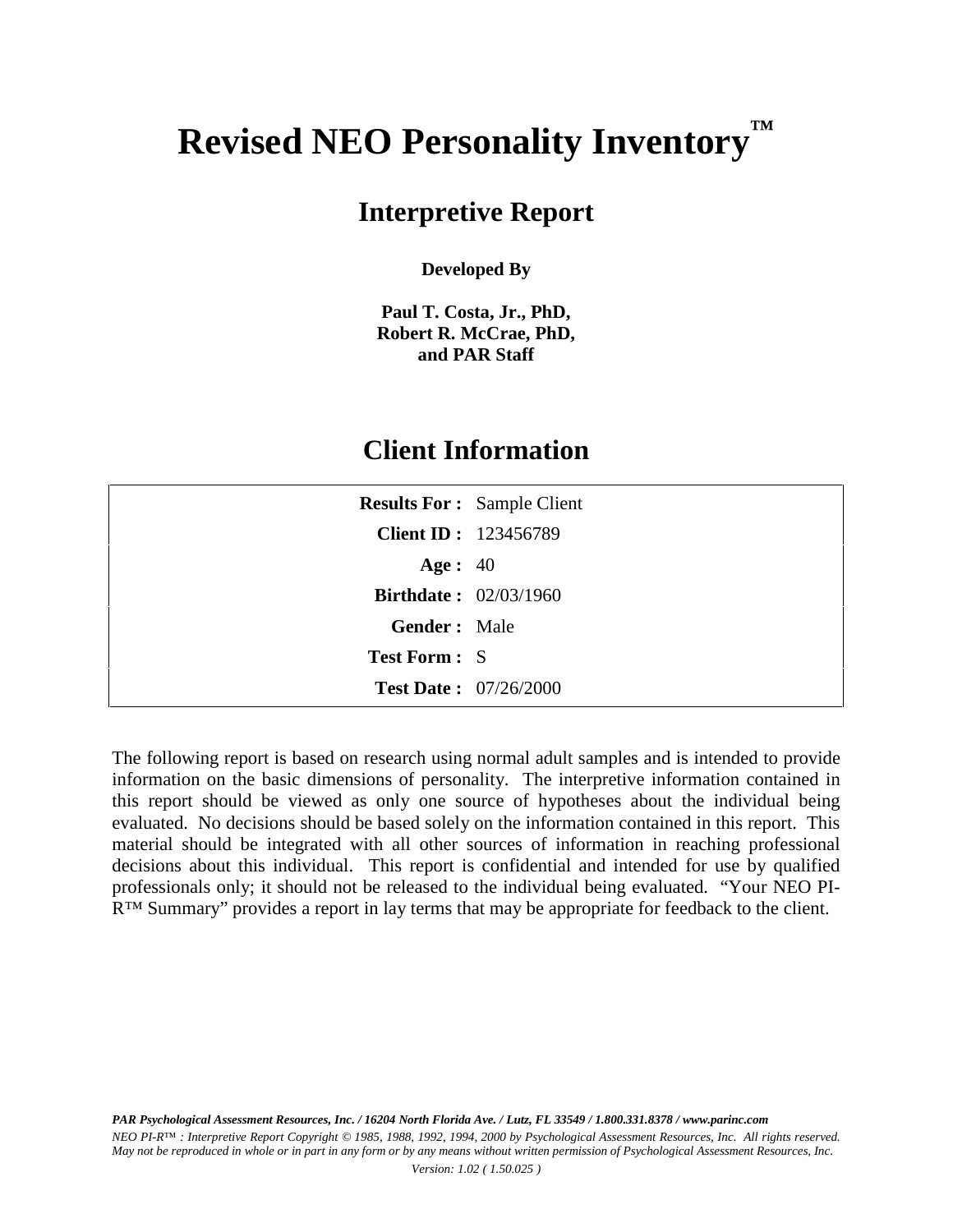

## **NEO PI-R™** *T***-Score Profile**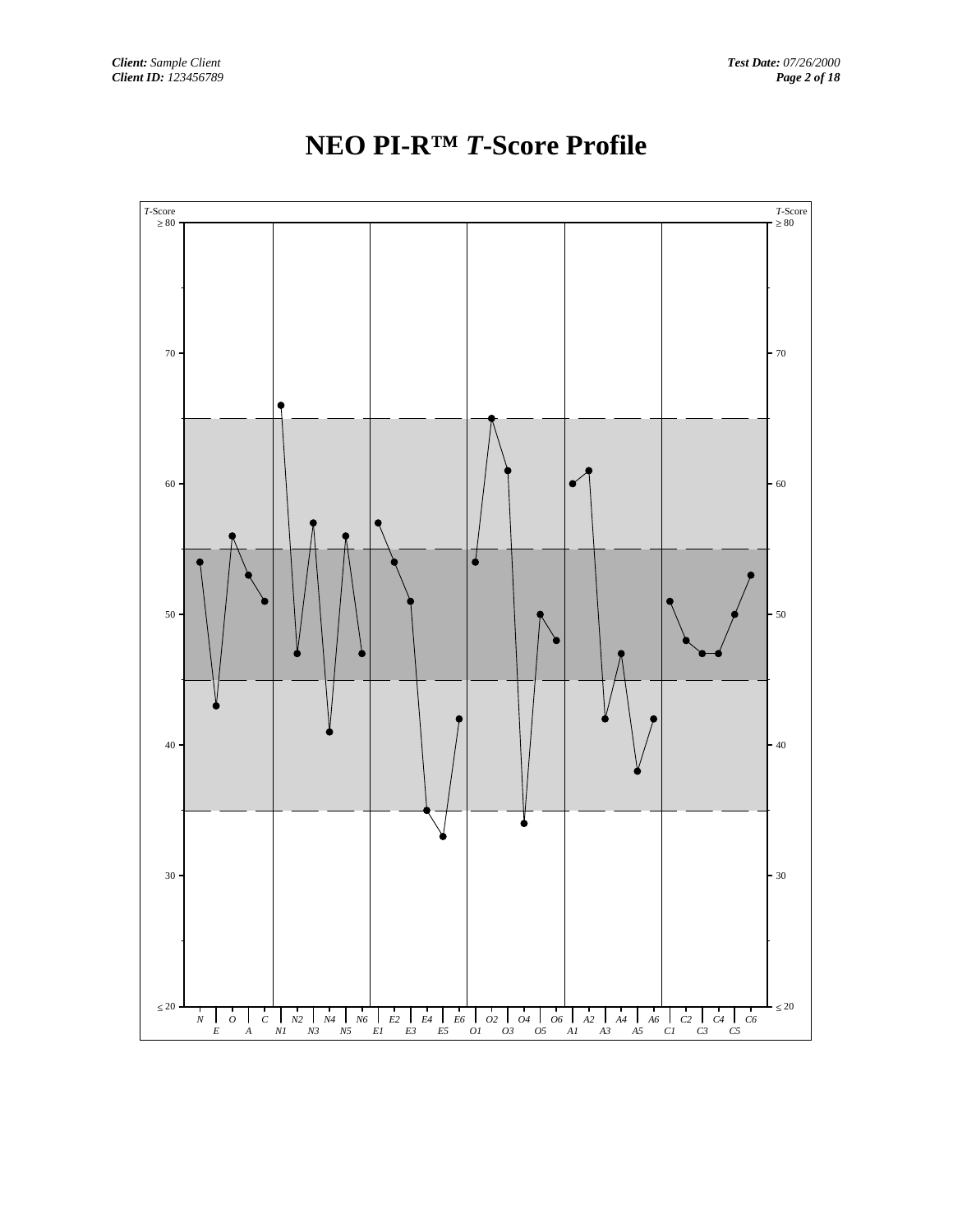# **NEO PI-R™ Data Table**

|                                 | <b>Scale</b>                | <b>Raw Score</b> | T Score | Range     |  |
|---------------------------------|-----------------------------|------------------|---------|-----------|--|
| <b>Factors</b>                  |                             |                  |         |           |  |
| (N)                             | Neuroticism                 | $---$            | 54      | Average   |  |
| (E)                             | Extraversion                |                  | 43      | Low       |  |
| (0)                             | Openness                    |                  | 56      | High      |  |
| (A)                             | Agreeableness               | ---              | 53      | Average   |  |
| (C)                             | Conscientiousness           | ---              | 51      | Average   |  |
| <b>Neuroticism Facets</b>       |                             |                  |         |           |  |
| (N1)                            | Anxiety                     | 21               | 66      | Very High |  |
| (N2)                            | <b>Angry Hostility</b>      | 11               | 47      | Average   |  |
| (N3)                            | Depression                  | 15               | 57      | High      |  |
| (N4)                            | Self-Consciousness          | 10               | 41      | Low       |  |
| (N5)                            | Impulsiveness               | 18               | 56      | High      |  |
| (N6)                            | Vulnerability               | 8                | 47      | Average   |  |
| <b>Extraversion Facets</b>      |                             |                  |         |           |  |
| (E1)                            | Warmth                      | 25               | 57      | High      |  |
| (E2)                            | Gregariousness              | 18               | 54      | Average   |  |
| (E3)                            | Assertiveness               | 17               | 51      | Average   |  |
| (E4)                            | Activity                    | 11               | 35      | Low       |  |
| (E5)                            | Excitement-Seeking          | 9                | 33      | Very Low  |  |
| (E6)                            | <b>Positive Emotions</b>    | 16               | 42      | Low       |  |
| <b>Openness Facets</b>          |                             |                  |         |           |  |
| (01)                            | Fantasy                     | 19               | 54      | Average   |  |
| (O2)                            | Aesthetics                  | 25               | 65      | High      |  |
| (O3)                            | Feelings                    | 24               | 61      | High      |  |
| (04)                            | Actions                     | 10               | 34      | Very Low  |  |
| (O5)                            | Ideas                       | 20               | 50      | Average   |  |
| (06)                            | Values                      | 20               | 48      | Average   |  |
| <b>Agreeableness Facets</b>     |                             |                  |         |           |  |
| (A1)                            | Trust                       | 25               | 60      | High      |  |
| (A2)                            | Straightforwardness         | 25               | 61      | High      |  |
| (A3)                            | Altruism                    | 20               | 42      | Low       |  |
| (A4)                            | Compliance                  | 17               | 47      | Average   |  |
| (A5)                            | Modesty                     | 13               | 38      | Low       |  |
| (A6)                            | Tender-Mindedness           | 17               | 42      | Low       |  |
| <b>Conscientiousness Facets</b> |                             |                  |         |           |  |
| (C1)                            | Competence                  | 23               | 51      | Average   |  |
| (C2)                            | Order                       | 18               | 48      | Average   |  |
| (C3)                            | Dutifulness                 | 22               | 47      | Average   |  |
| (C4)                            | <b>Achievement Striving</b> | 18               | 47      | Average   |  |
| (C5)                            | Self-Discipline             | 22               | 50      | Average   |  |
| (C6)                            | Deliberation                | 19               | 53      | Average   |  |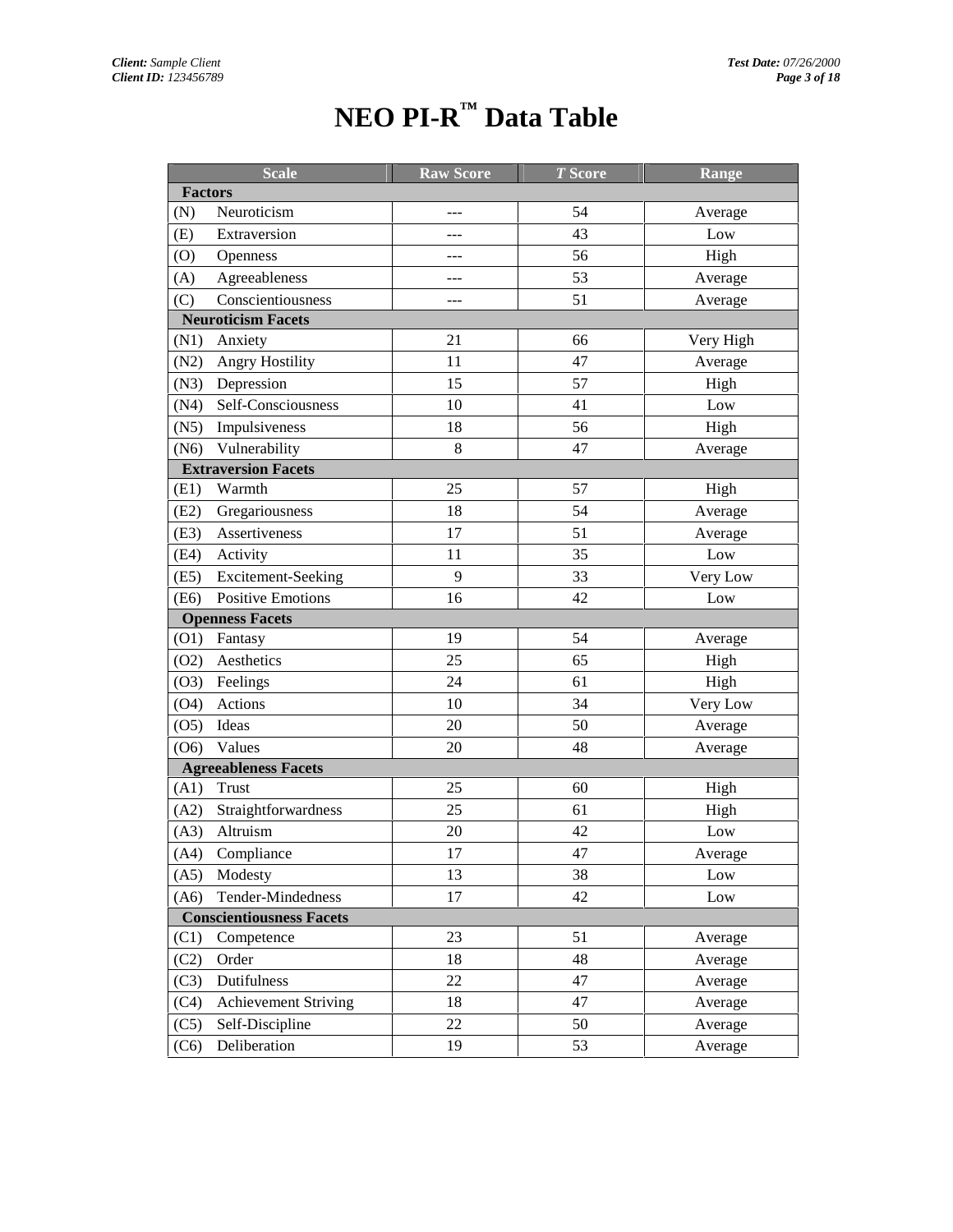### **Validity Indices**

Validity indices (i.e., A and C questions, total number of items missing, and response set) are within normal limits.

Because the NEO PI-R<sup>™</sup> Scored Data Entry option was used, no checks for missing items, acquiesence, nay-saying, or random responding could be made.

### **Basis of Interpretation**

This report compares the respondent to other adult men. It is based on self-reports of the respondent.

At the broadest level, personality can be described in terms of five basic dimensions or factors. NEO PI-R domain scores provide good estimates of these five factors by summing the six facets in each domain. Domain scores can be calculated easily by hand and are therefore used on the (hand-scored) Profile Form. More precise estimates of standing on the five factors, however, are provided by factor scores, which are a weighted combination of scores on all 30 facets (see Table 2 in the NEO PI-R™ Professional Manual). Factor scores are best calculated by computer.

Because factor scores have somewhat higher convergent and discriminant validity, they are used as the basis of this report. In general, domain *T* scores and factor *T* scores are very similar; occasionally, however, they differ. In these cases, the factor *T* score, which incorporates information from all 30 facets, is usually a more accurate description of the individual.

Factor scores are used to describe the individual at a global level, based on a composite of facet scale scores. To the extent that there is wide scatter among facet scores within a domain, interpretation of that domain and factor becomes more complex. Interpretive statements at the factor level may occasionally conflict with interpretive statements at the facet level. In these cases, particular attention should be focused on the facet scales and their interpretations.

### **Global Description of Personality: The Five Factors**

The most distinctive feature of this individual's personality is his standing on the factor of Extraversion. Such people are somewhat introverted, preferring to do many things alone or with a small group of people. They avoid large, noisy parties and tend to be quiet and reserved in social interactions. Those who know such people would probably describe them as retiring and serious. The fact that these individuals are introverted does not necessarily mean that they lack social skills--many introverts function very well in social situations, although they might prefer to avoid them. Note also that introversion does not imply introspection; these individuals are likely to be thoughtful and reflective only if they are also high in Openness.

This person is high in Openness. High scorers like him are interested in experience for its own sake. They enjoy novelty and variety. They are sensitive to their own feelings and have a greater than average ability to recognize the emotions of others. They have a high appreciation of beauty in art and nature. They are willing to consider new ideas and values, and may be somewhat unconventional in their own views. Peers rate such people as original and curious.

Next, consider the individual's level of Neuroticism. Individuals scoring in this range are average in terms of their emotional stability. They experience a normal amount of psychological distress and have a typical balance of satisfactions and dissatisfactions with life. They are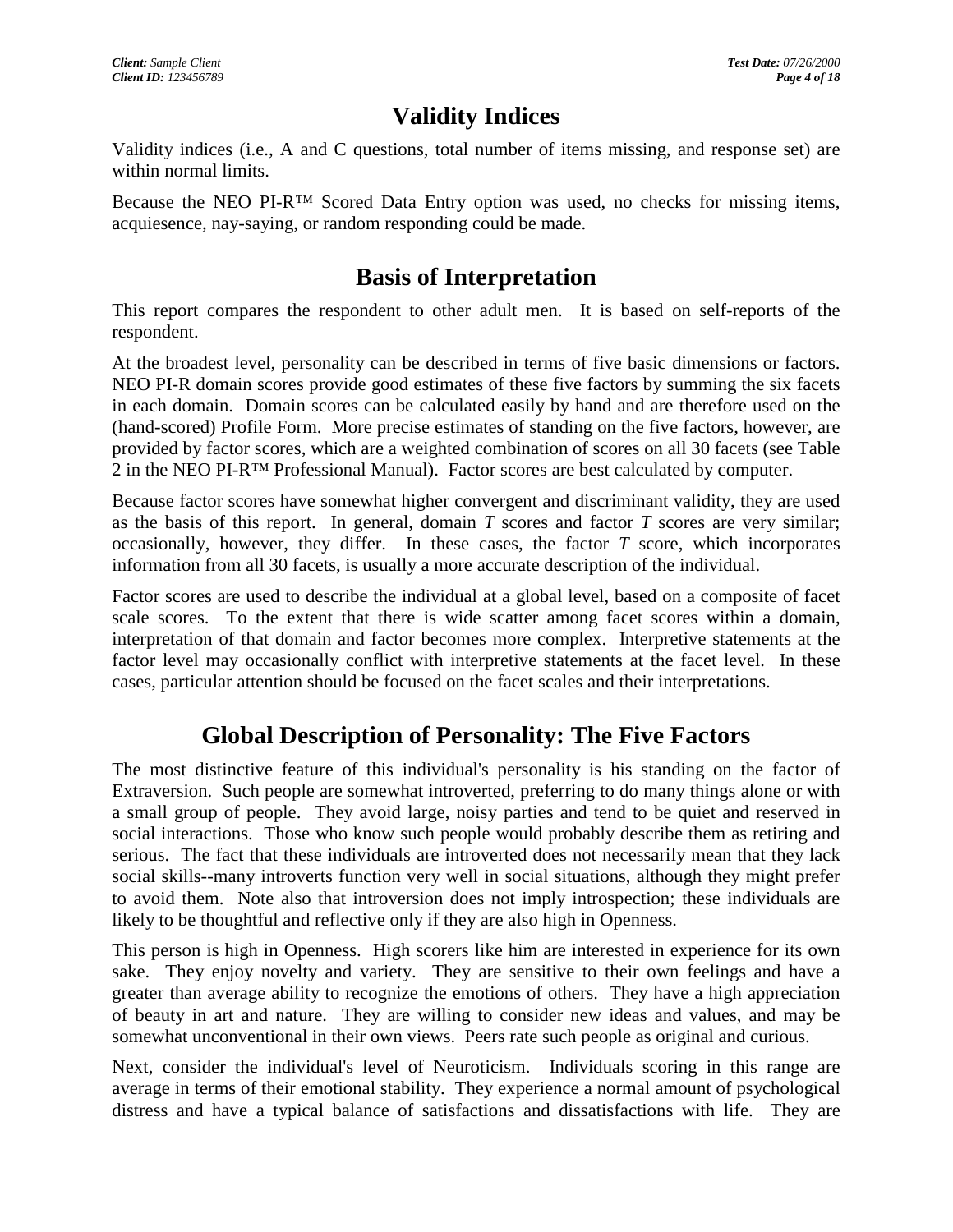neither high nor low in self-esteem. Their ability to deal with stress is as good as the average person's.

This person is average in Agreeableness. People who score in this range are about as goodnatured as the average person. They can be sympathetic, but can also be firm. They are trusting but not gullible, and ready to compete as well as to cooperate with others.

Finally, the individual scores in the average range in Conscientiousness. Men who score in this range have a normal level of need for achievement. They are able to set work aside in pursuit of pleasure or recreation. They are moderately well organized and fairly reliable, and have an average amount of self-discipline.

### **Detailed Interpretation: Facets of N, E, O, A, and C**

Each of the five factors encompasses a number of more specific traits, or facets. The NEO PI-R measures six facets in each of the five factors. An examination of the facet scores provides a more detailed picture of the distinctive way that these factors are seen in this person.

### **Neuroticism**

This individual is anxious, generally apprehensive, and prone to worry. He sometimes feels frustrated, irritable, and angry at others and he is prone to feeling sad, lonely, and dejected. Embarrassment or shyness when dealing with people, especially strangers, is not a problem for him. He reports being poor at controlling his impulses and desires, but he is able to handle stress as well as most people.

### **Extraversion**

This person is very warm and affectionate toward others and he sometimes enjoys large and noisy crowds or parties. He is as assertive as most men when the circumstances require. The individual has a low level of energy and prefers a slow and steady pace. Excitement, stimulation, and thrills have little appeal to him and he is less prone to experience feelings of joy and happiness than most men.

### **Openness**

In experiential style, this individual is generally open. He has an average imagination and only occasionally daydreams or fantasizes. He is particularly responsive to beauty as found in music, art, poetry, or nature, and his feelings and emotional reactions are varied and important to him. He seldom enjoys new and different activities and has a low need for variety in his life. He has only a moderate level of intellectual curiosity and he is generally middle-of-the-road in his social, political, and moral beliefs.

### **Agreeableness**

This person easily trusts others and usually assumes the best about anyone he meets. He is very candid and sincere and would find it difficult to deceive or manipulate others, but he tends to put his own needs and interests before others'. This individual holds his own in conflicts with others, but he is also willing to forgive and forget. He is quite proud of himself and his accomplishments, and happy to take credit for them. Compared to other people, he is hardheaded and tough-minded, and his social and political attitudes reflect his pragmatic realism.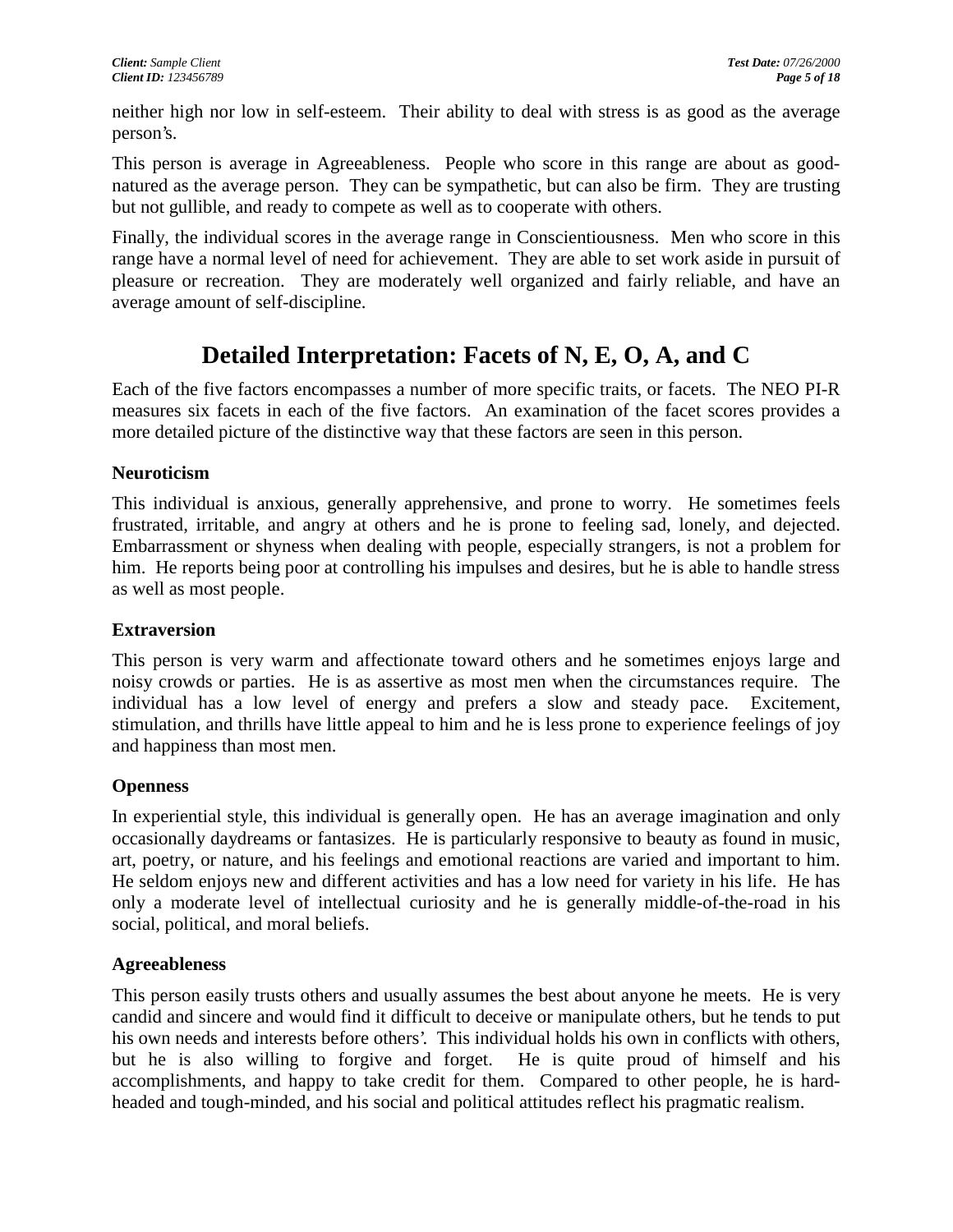#### **Conscientiousness**

This individual is reasonably efficient and generally sensible and rational in making decisions. He is moderately neat, punctual, and well organized, and he is reasonably dependable and reliable in meeting his obligations. He has a moderately high need for achievement, but he can also set work aside for recreation. He is average in self-discipline and generally finishes the tasks he starts. He is reasonably cautious, and generally thinks things through before acting.

### **Personality Correlates: Some Possible Implications**

Research has shown that the scales of the NEO PI-R™ are related to a wide variety of psychosocial variables. These correlates suggest possible implications of the personality profile, because individuals who score high on a trait are also likely to score high on measures of the trait's correlates.

The following information is intended to give a sense of how this individual might function in a number of areas. It is not, however, a substitute for direct measurement. If, for example, there is a primary interest in medical complaints, an inventory of medical complaints should be administered in addition to the NEO PI-R™ .

#### **Coping and Defenses**

In coping with the stresses of everyday life, this individual is not very likely to react with ineffective responses, such as hostile reactions toward others, self-blame, or escapist fantasies. He is more likely than most adults to use humor and less likely to use faith in responding to threats, losses, and challenges. In addition, he is somewhat less likely to use positive thinking and direct action in dealing with problems.

#### **Somatic Complaints**

This person likely responds in a normal fashion to physical problems and illness. He is prone neither to exaggerate nor to minimize physical symptoms and is fairly objective in assessing the seriousness of any medical problems that he might have.

#### **Psychological Well-being**

Although his mood and satisfaction with various aspects of his life will vary with the circumstances, in the long run this individual is likely to experience the normal course of positive and negative feelings and be generally content with life. Because he is open to experience, his moods may be more intense and varied than those of the average man.

#### **Cognitive Processes**

This individual is likely to be more complex and differentiated in his thoughts, values, and moral judgments than others of his level of intelligence and education. He would also probably score higher on measures of ego development. Because he is open to experience, this individual is likely to perform better than average on tests of divergent thinking ability; that is, he can generate fluent, flexible, and original solutions to many problems. He may be considered creative in his work or hobbies.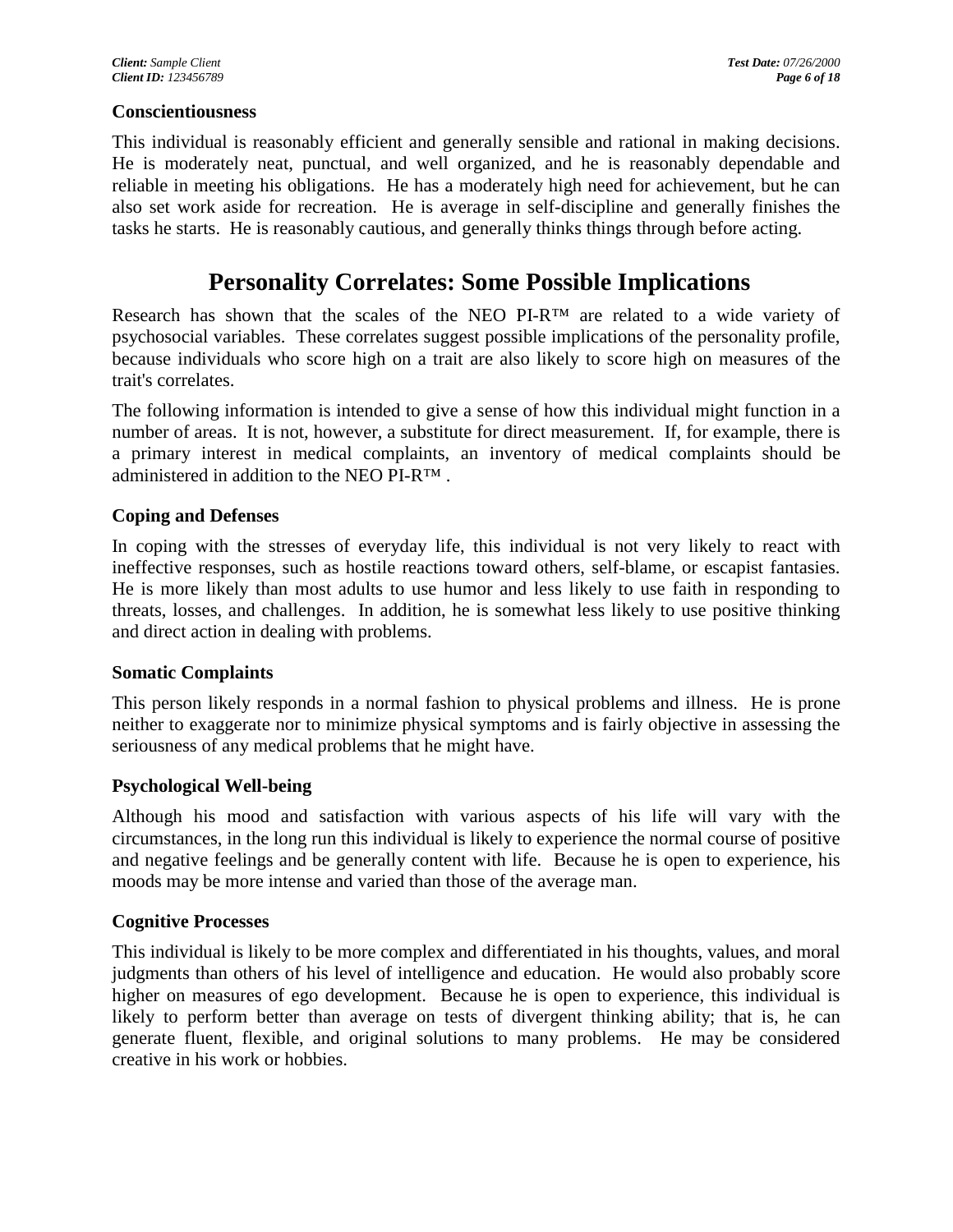#### **Interpersonal Characteristics**

Many theories propose a circular arrangement of interpersonal traits around the axes of Love and Status. Within such systems, this person would likely be described as modest, submissive, cold, unfeeling, and especially aloof and reserved. His traits are associated with low standing on the interpersonal dimensions of Love and Status.

#### **Needs and Motives**

Research in personality has identified a widely used list of psychological needs. Individuals differ in the degree to which these needs characterize their motivational structure. respondent is likely to show high levels of the following needs : affiliation, harm avoidance (avoiding danger), nurturance, sentience (enjoyment of sensuous and aesthetic experiences), and understanding (intellectual stimulation). The respondent is likely to show low levels of the following needs : abasement, change, and play.

### **Clinical Hypotheses: Axis II Disorders and Treatment Implications**

The NEO PI-R™ is a measure of personality traits, not psychopathology symptoms, but it is useful in clinical practice because personality profiles can suggest hypotheses about the disorders to which patients are prone and their responses to various kinds of therapy. This section of the NEO PI-R<sup>™</sup> Interpretive Report is intended for use in clinical populations only. The hypotheses it offers should be accepted only when they are supported by other corroborating evidence.

Psychiatric diagnoses occur in men and women with different frequencies, and diagnoses are given according to uniform criteria. For that reason, information in this section of the Interpretive Report is based on Combined Gender norms.

Since Same Gender Norms were used for the Interpretive Report, there may be some apparent inconsistencies in score levels and interpretations.

### **Axis II Disorders**

Personality traits are most directly relevant to the assessment of personality disorders coded on Axis II of the DSM-IV. A patient may have a personality disorder in addition to an Axis I disorder, and may meet criteria for more than one personality disorder. Certain diagnoses are more common among individuals with particular personality profiles; this section calls attention to diagnoses that are likely (or unlikely) to apply.

*Borderline Personality Disorder.* The most common personality disorder in clinical practice is Borderline, and the mean NEO PI-R™ profile of a group of patients diagnosed as having Borderline Personality Disorder provides a basis for evaluating the patient. Profile agreement between the patient and this mean profile neither suggests nor rules out a diagnosis of Borderline Personality Disorder; it is comparable to agreement seen in normal individuals.

*Other Personality Disorders.* Personality disorders can be conceptually characterized by a prototypic profile of NEO PI-R™ facets that are consistent with the definition of the disorder and its associated features. The coefficient of profile agreement can be used to assess the overall similarity of the patient's personality to other DSM-IV personality disorder prototypes.

It is unlikely that the patient has Paranoid Personality Disorder, Schizotypal Personality Disorder, Histrionic Personality Disorder, or Dependent Personality Disorder because the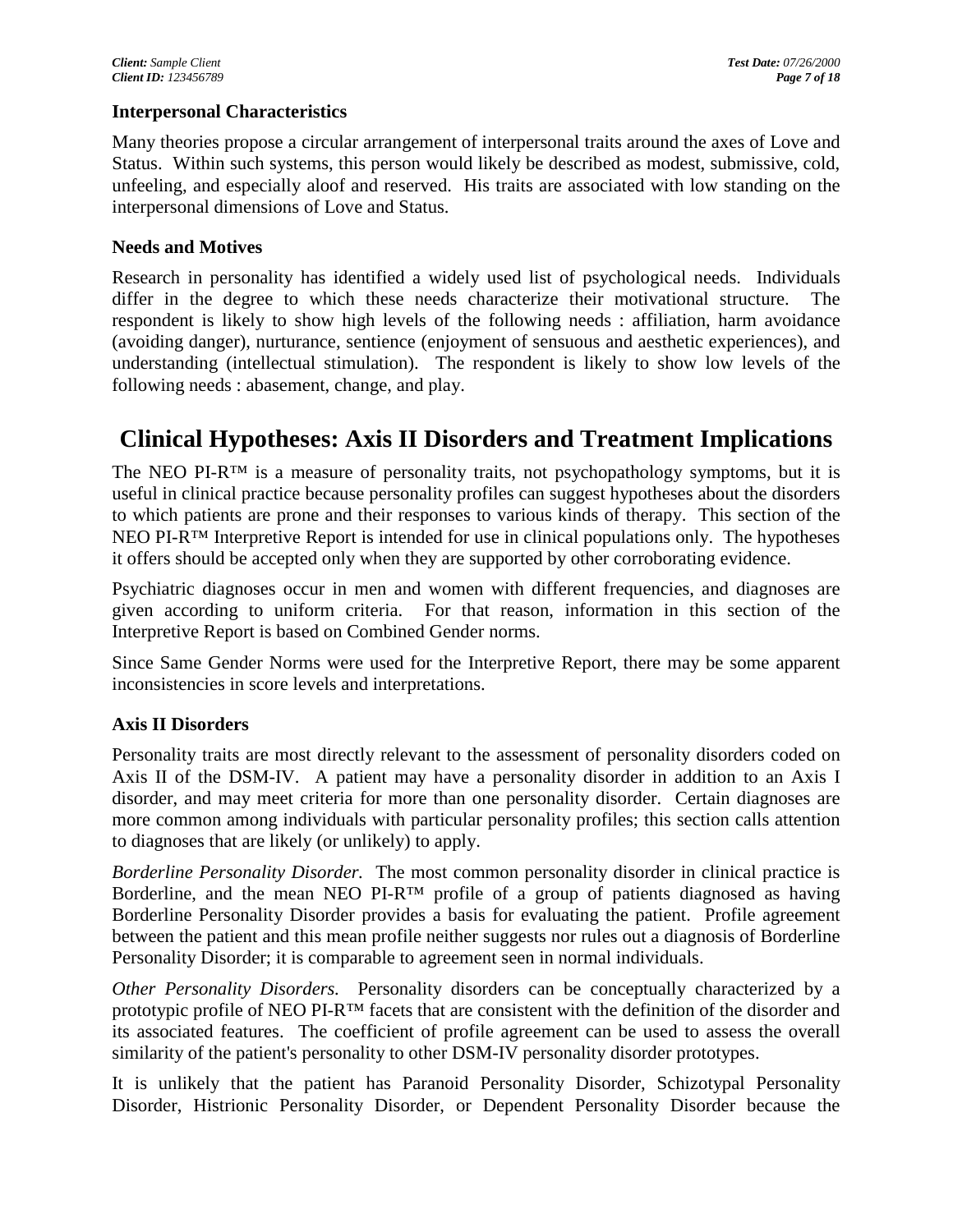patient's coefficients of profile agreement are lower than 50% of the subjects' in the normative sample.

#### **Treatment Implications**

This patient scores relatively low in Neuroticism, compared to other psychotherapy patients. His problems are likely to be due to a recent stressor or a difficult situation, and treatment may focus on dealing with those specific issues.

Because he is introverted, this patient probably finds it difficult to talk about his problems, and may be uncomfortable interacting with others. He may prefer more direct therapy that requires less spontaneous verbalization, and would probably prefer individual to group therapy.

This patient is open to experience, probably including the novel experience of psychotherapy. He tends to be introspective and psychologically-minded, and will probably be willing to try a variety of psychotherapeutic techniques. Free association, dream interpretation, and imaging techniques are likely to be congenial. Focusing on concrete solutions to problems may be more difficult for extremely open individuals.

### **Stability of Profile**

Research suggests that the individual's personality profile is likely to be stable throughout adulthood. Barring catastrophic stress, major illness, or therapeutic intervention, this description will probably serve as a fair guide even in old age.

### **Personality Style Graphs**

Broad personality factors are pervasive influences on thoughts, feelings, and actions, and combinations of factors provide insight into major aspects of people's lives, defining what can be called *personality styles*. For example, for many years psychologists have known that interpersonal interactions can be conceptualized in terms of a circular ordering or circumplex, defined by the two axes of Dominance and Love, or by the alternative axes of Extraversion and Agreeableness. These two factors define a *Style of Interactions.* 

The nine other pairs of factors also define styles, and all ten are represented in NEO Style Graphs. An "X" is placed on each graph to indicate where the respondent falls; the description of that quadrant applies to the respondent. Descriptions are likely to be most accurate if (1) the "X" is far from the center; (2) the "X" is near the diagonal passing through the center of the quadrant; and (3) all the facets in each domain show similar levels. If the "X" is placed in the central circle, then none of the descriptions is especially relevant. If the "X" is located near the horizontal or vertical axis, then both quadrants on that side of the circle may be descriptive. If there is marked scatter among the facets in a domain, then interpretation should focus on these facets rather than the domain and its combinations in Style Graphs.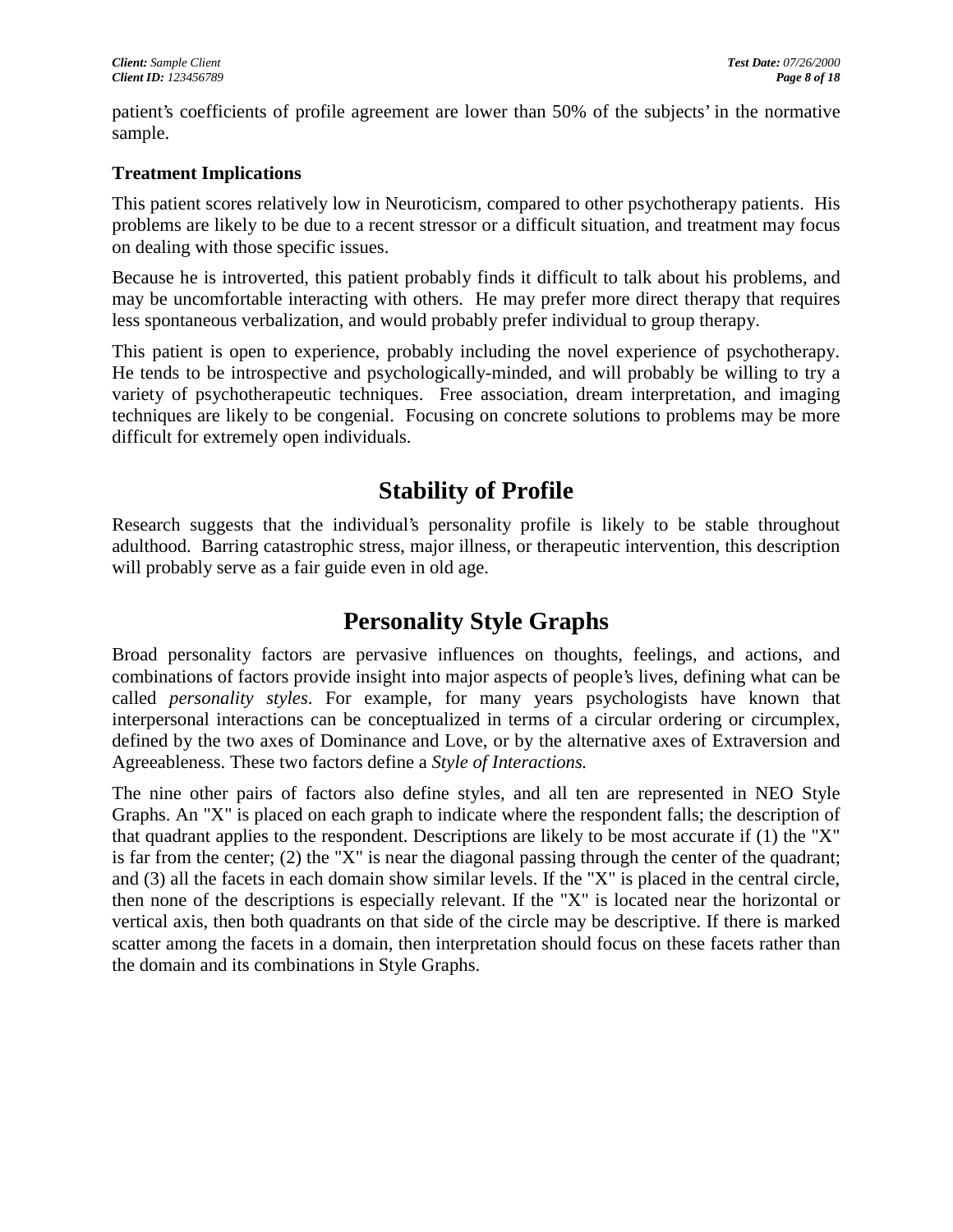### **Style of Well-Being**

**Vertical Axis: Neuroticism (= 54** *T* **)**



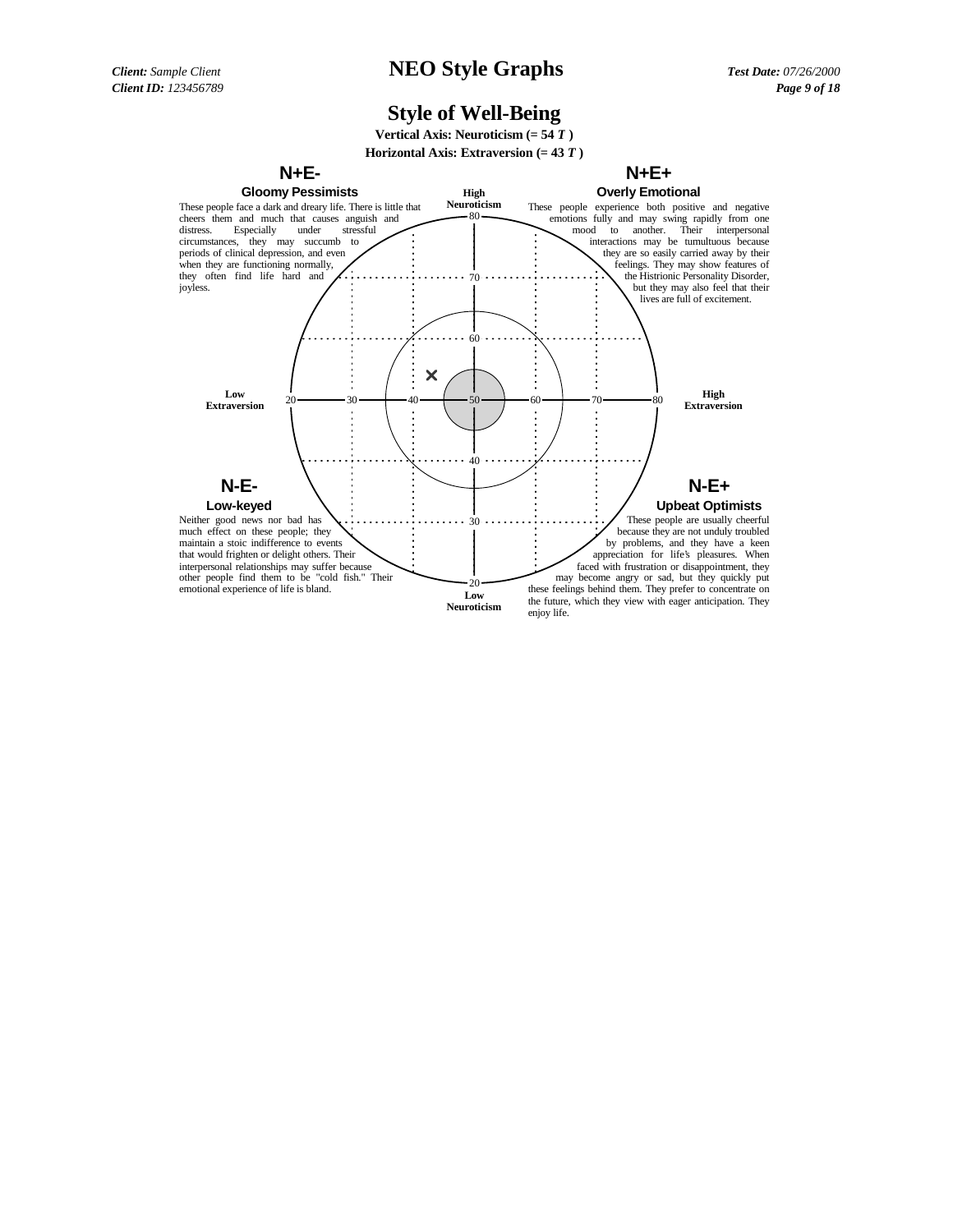### **Style of Defense**

**Vertical Axis: Neuroticism (= 54** *T* **)**



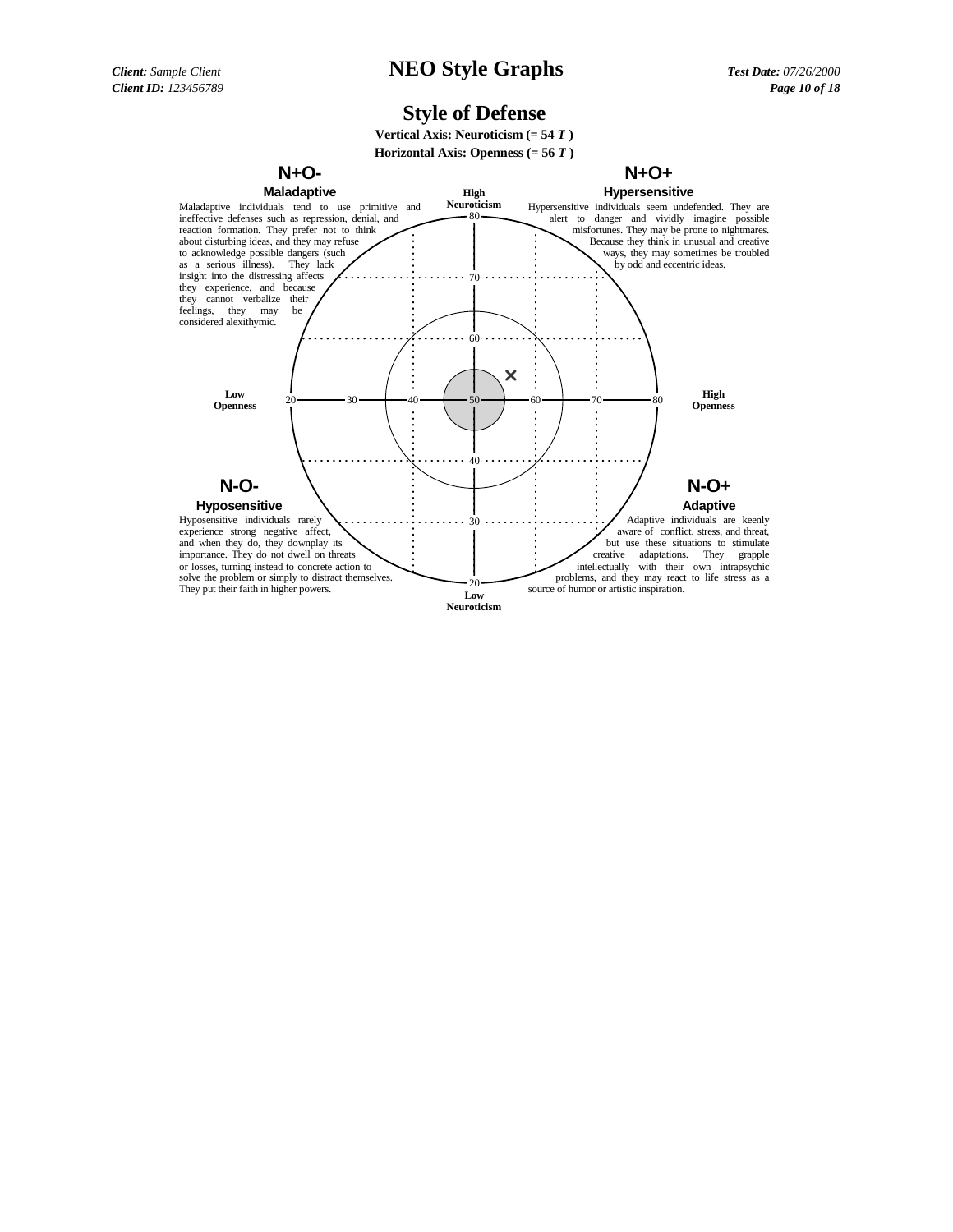### **Style of Anger Control**

**Vertical Axis: Neuroticism (= 54** *T* **)**



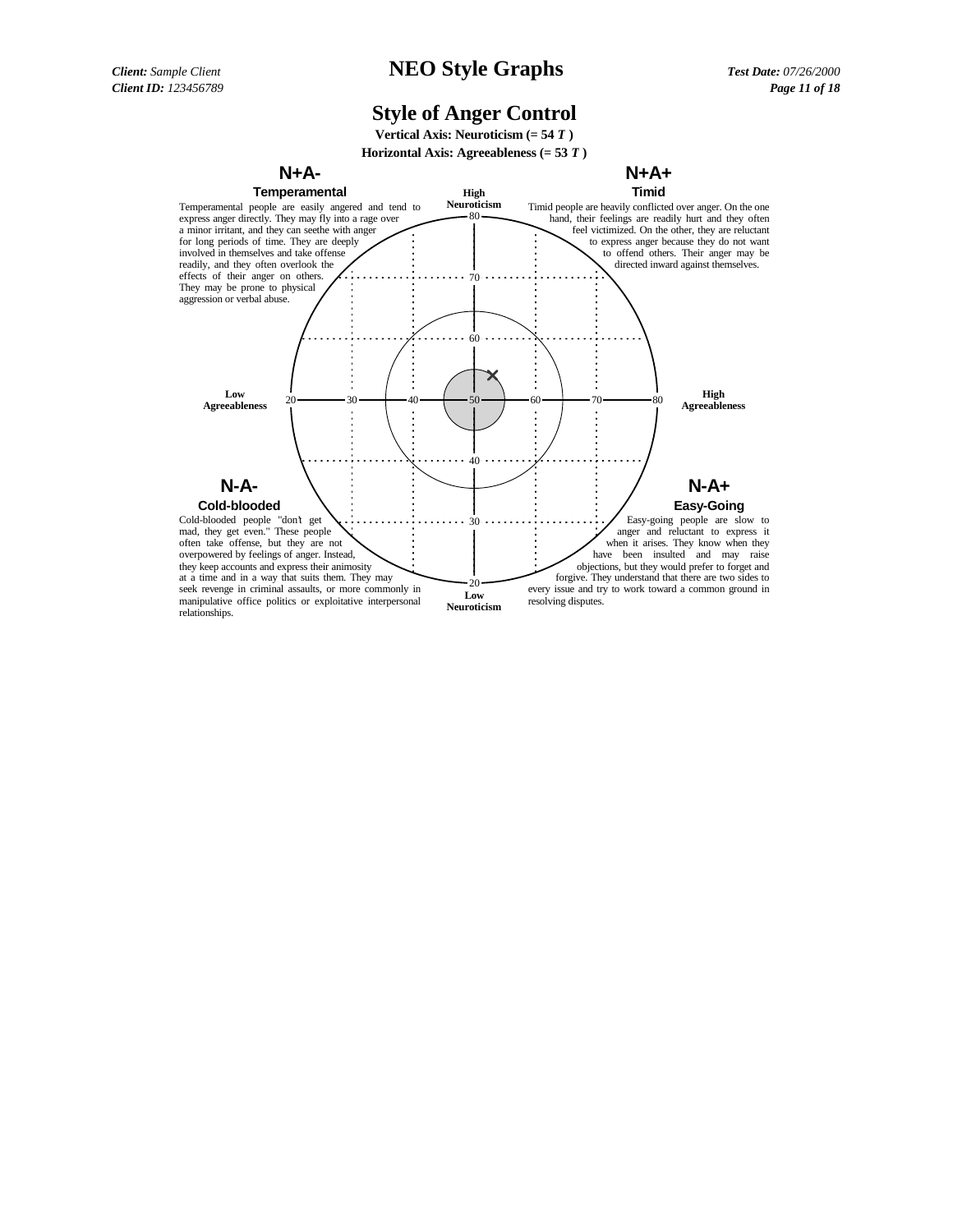## *Client: Sample Client Client* **NEO Style Graphs** *Test Date:* 07/26/2000 *Client* **ID:** 123456789 *Page 12 of 18*

### **Style of Impulse Control**

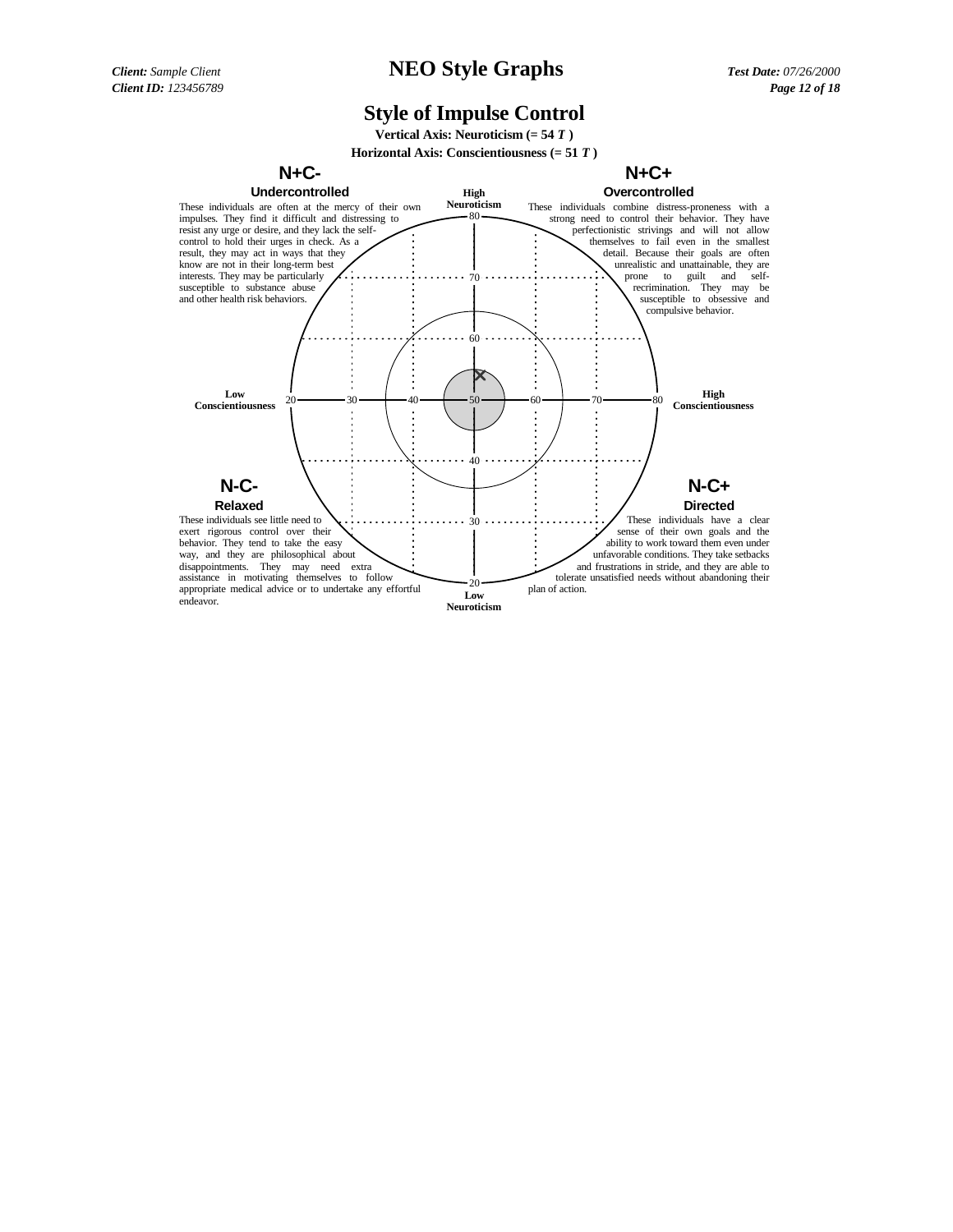### **Style of Interests**

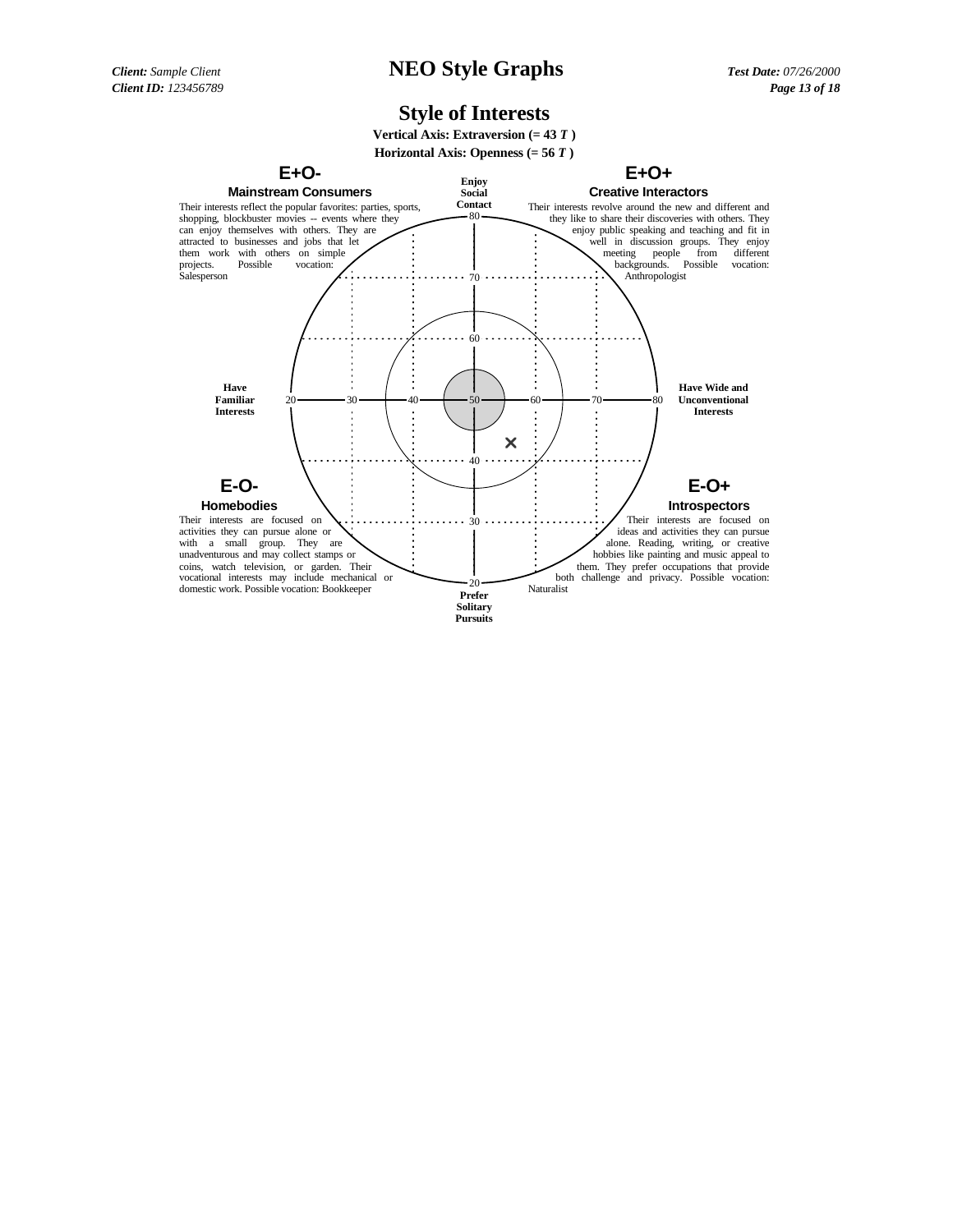### **Style of Interactions**

**Vertical Axis: Extraversion (= 43** *T* **)**



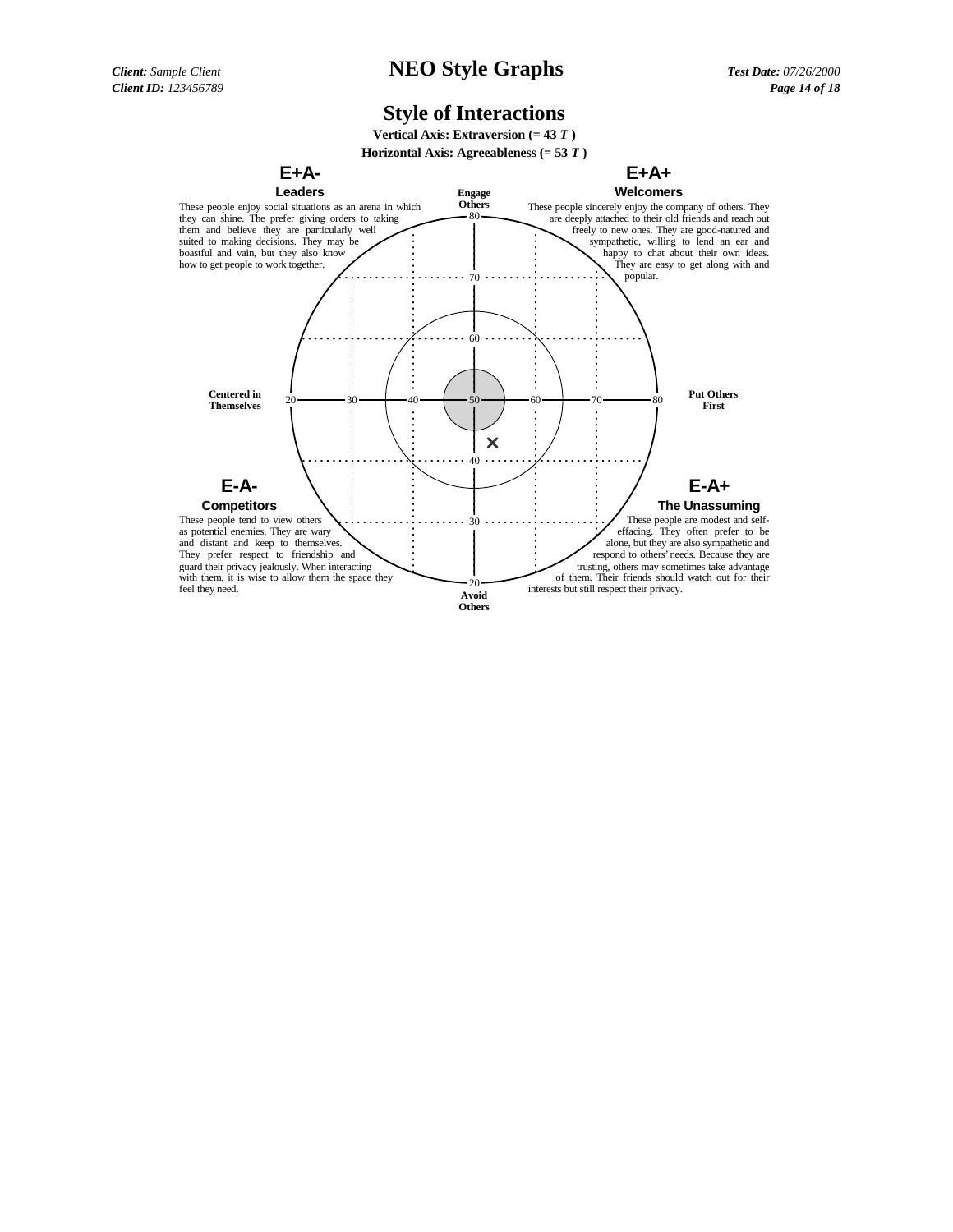### **Style of Activity**

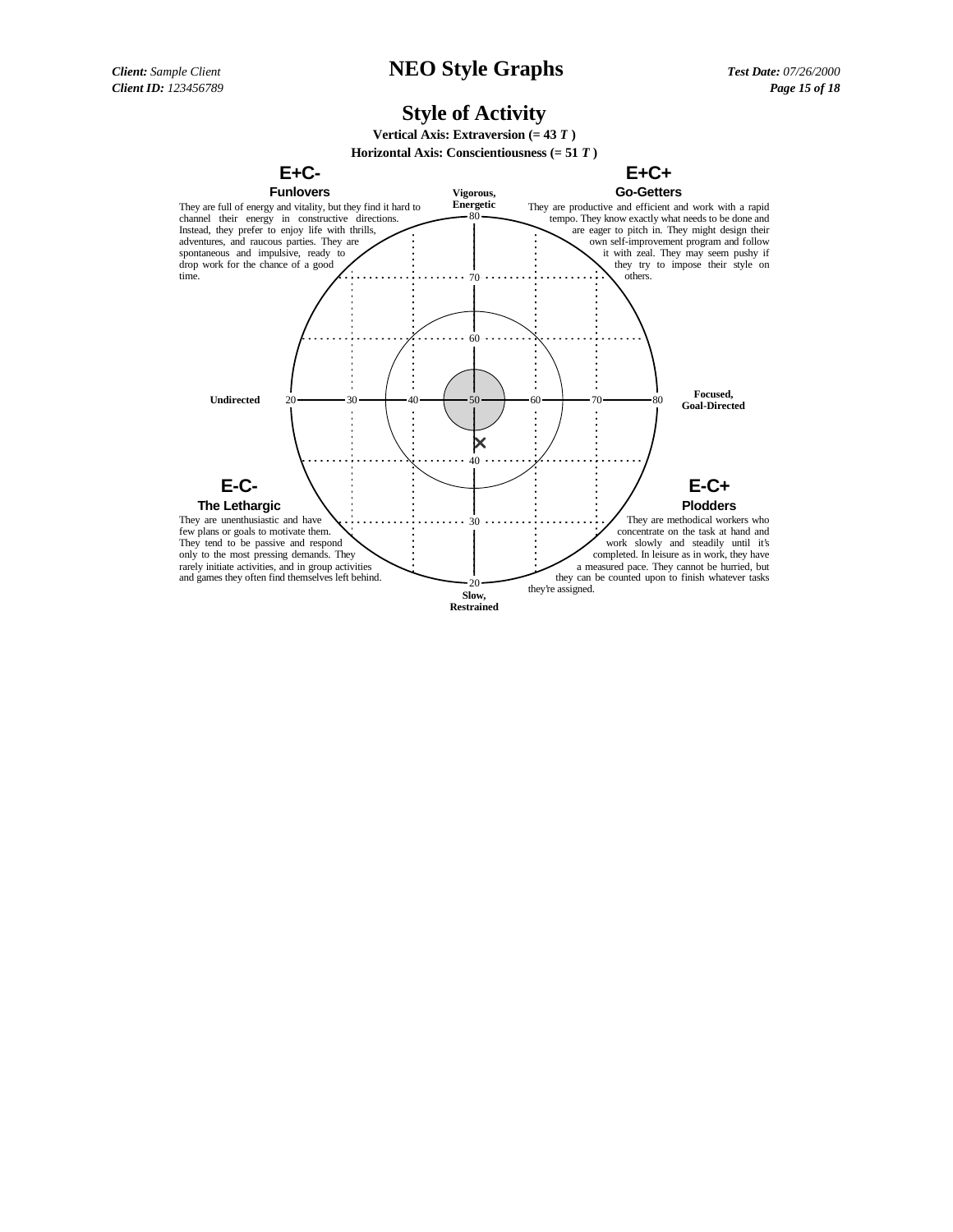## *Client: Sample Client NEO Style Graphs Test Date:* 07/26/2000 *Client ID:* 123456789 *Page 16 of 18*

### **Style of Attitudes**

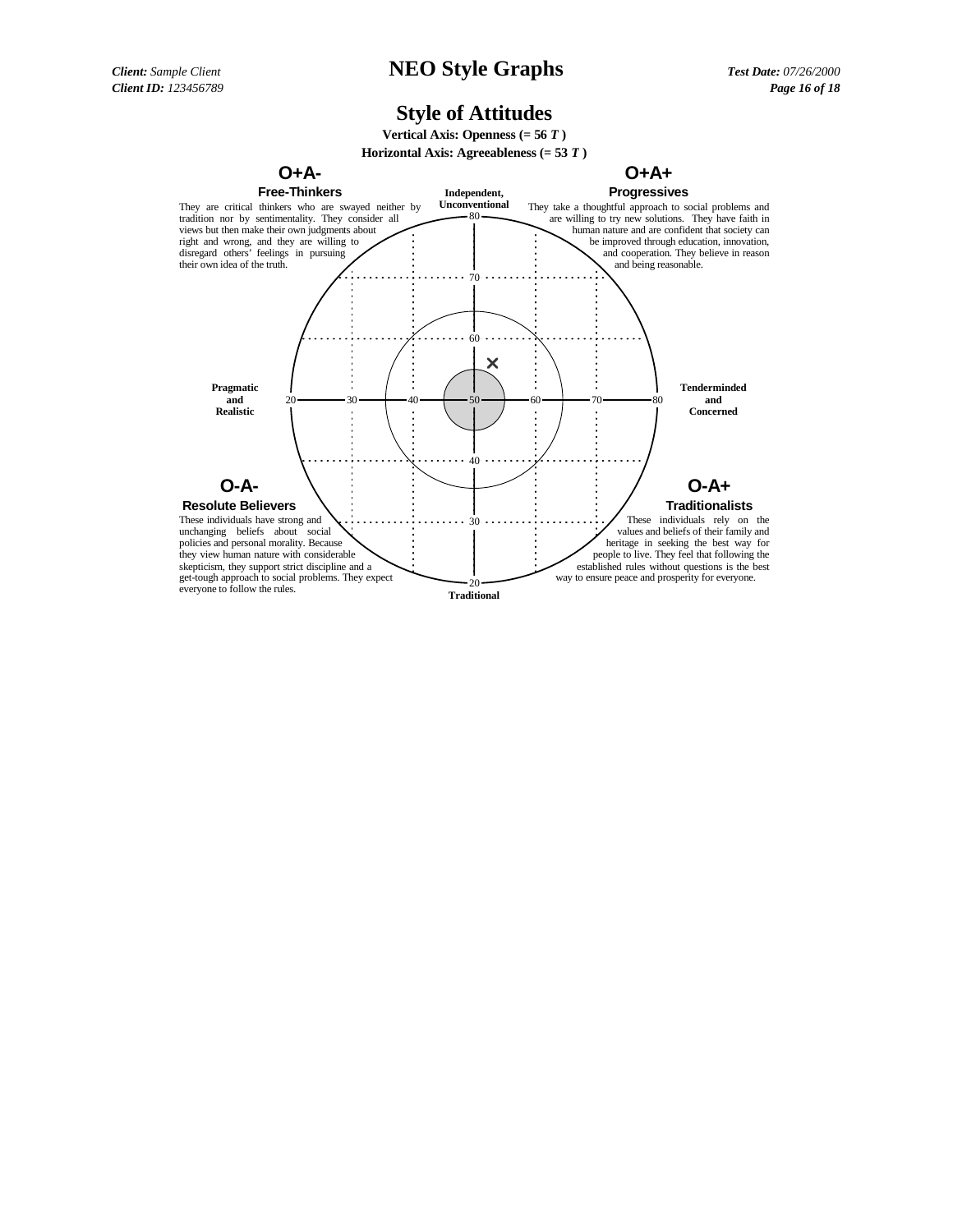## *Client: Sample Client Client* **NEO Style Graphs** *Test Date:* 07/26/2000 *Client* **ID:** 123456789 *Page 17 of 18*

### **Style of Learning**